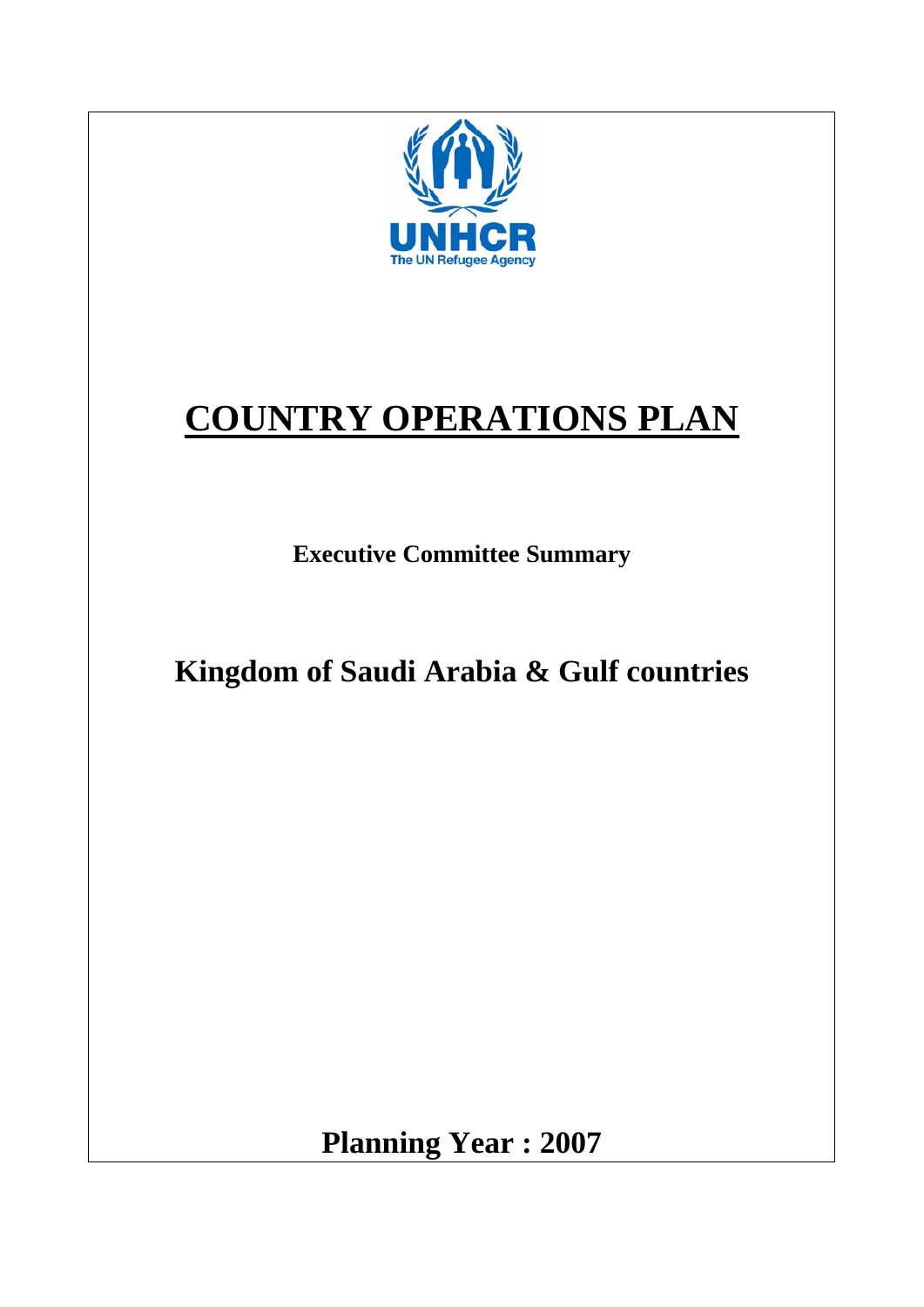# **2007 KINGDOM OF SAUDI ARABIA & GULF COUNTRIES Operations Plan**

# **Part I: Overview**

#### **Protection and socio-economic operational environment**

The population of KSA amounts to 23 million including 6 million foreign workers according to a census undertaken in 2004. It is the number one oil exporter in the world. Both history and geography in addition to proven oil reserves have endowed it with great potentials. Being the custodian of the two Moslem Holly Mosques (Makkah and Madina), Saudi Arabia assumed a leading role in the Islamic world. Pilgrimage to Saudi Arabia (Hajj & Omrah) attracts every year millions of Moslems from around the world.

Kuwait, Bahrain, Qatar, UAE and Oman have an estimated population of about 9.6 million in addition to several millions of expatriate workers. The huge oil wealth of the Gulf Countries and lack of expertise in various fields led to the recruitment of millions of workers from all over the world. Moreover, the region became a place of choice for persons seeking better opportunities. With its geographic proximity to the less privileged hotbeds in Southwest Asia, Middle East and the Horn of Africa, the GCC States resorted to extremely restrictive immigration policies to control illegal immigration.

Saudi Arabia, Kuwait, UAE, Qatar, Bahrain and the Sultanate of Oman did not yet accede to the 1951 Convention or to the 1967 Protocol concerning refugees. Consequently, there are no legislative or administrative provisions governing refugees. The long outstanding Palestinian refugee problem and the volatile situation in the Middle East have made the Gulf Countries Countries reluctant to accede to the international regime-governing refugees. RO Riyadh's focus was on strengthening of the Gulf countries' adherence to refugee law principles and the improvement of the protection conditions and ultimately the promulgation of domestic refugee laws and the accession to the 1951 Convention. RO's efforts in this respect have led to an increasing understanding of international protection principles and UNHCR's mandate among Governments and NGOs. This has also reflected on UNHCR's ability to have access to increasing numbers of asylum-seekers and to ensure better respect of asylum seekers and refugees' basic rights.

At the end of 2005, there were 2,003 urban refugees and 541 urban asylum seekers registered with UNHCR offices in the Gulf region (323 refugees/212 asylum seekers) in KSA, (1,523 refugees/203 asylum seekers) in Kuwait, (104 refugees/79 asylum seekers) in UAE, (46 refguees/28 asylum seekers) in Qatar, (15 asylum seekers) in Bahrain, and (7 refugees/4 asylum seekers) in Oman). This figure includes 215 Eritrean ex-military refugees, who fled to Saudi Arabia in 2004 and early 2005 and who were admitted by the Saudi authorities in Gizan and granted refugee status by RO Riyadh.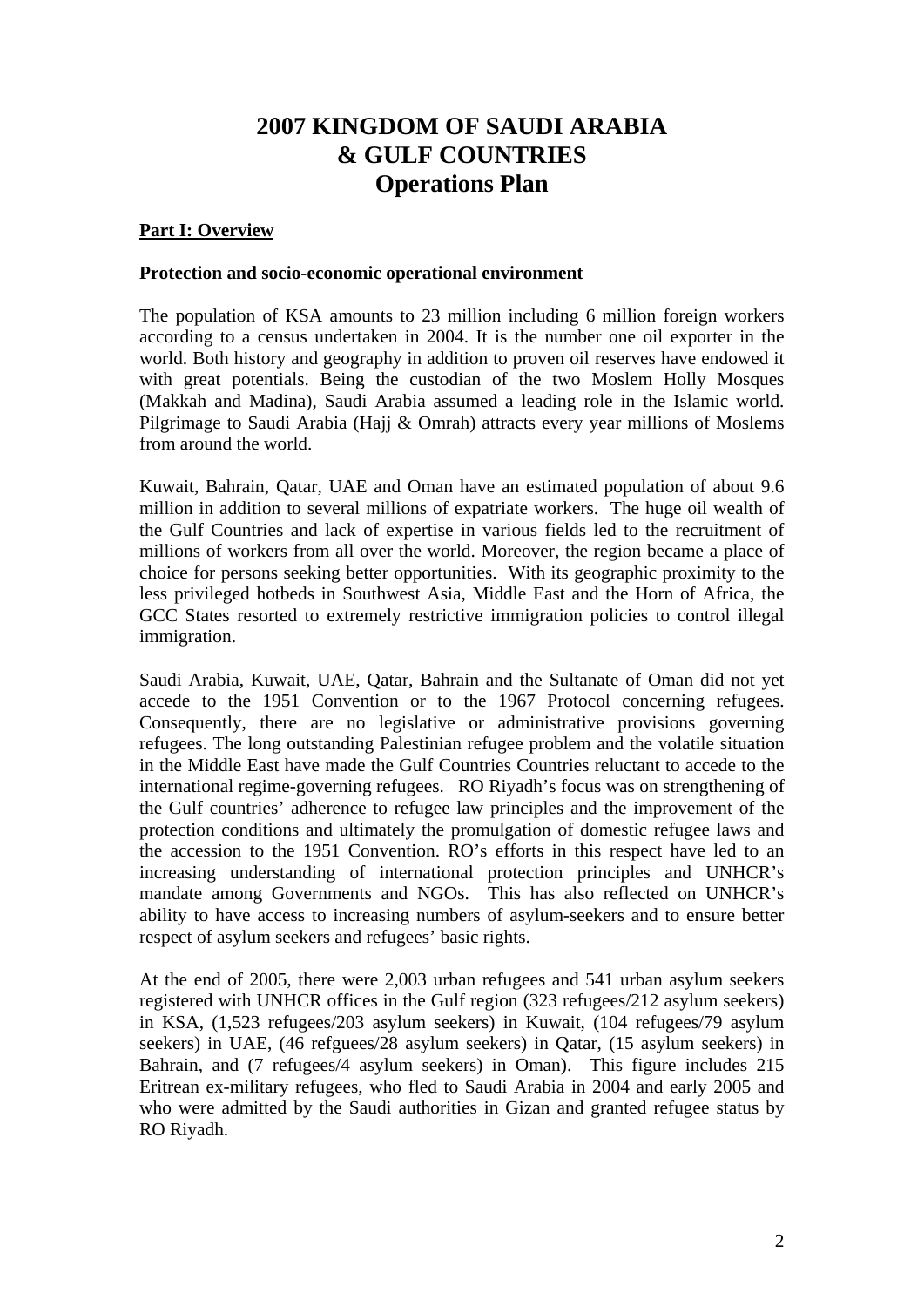UNHCR main caseload in the region was the Iraqi refugees in Rafha camp, which reached a peak of 33,000 in 1992. Approximately, 24,000 were resettled in 16 countries over the years and 5000 opted for spontaneous repatriation after the regime change in Iraq. In 2005, a significant arrangement was reached with the Saudi authorities after lengthy negotiations undertaken by RO Riyadh to secure an alternative solution for the residual caseload in Rafha camp (363 persons) at the end of 2005 as part of its exit strategy. The Saudi authorities, for the first time, authorized Iraqi refugees and their families, who opted to benefit from this alternative arrangement, to leave the camp and settle in urban areas in Saudi Arabia. They would be provided with a refugee identification card issued by the Saudi Ministry of Interior as well as residence permit. They will be allowed to work, access medical and education facilities. As of September 2006 only 95 refugees remain in the Rafha refugee camp.

Besides, UNHCR Riyadh has been gradually extending the applicability of its protection mandate to other groups of refugees than those in Rafha camp, i.e. urban refugees. This expansion of UNHCR's mandate in the region is of crucial importance as there are large numbers of persons who may be, in need of international protection. Some Governments have, though with some reservations, agreed to that expansion. Others continue to show some reluctance. UNHCR has continued to efficiently expand the applicability of its protection mandate to the urban refugees in KSA and in the other countries under its direct supervision (Qatar, Bahrain, UAE, Kuwait and Oman). While doing so, UNHCR has faced a challenging situation where it was required to extend its protection to persons who were not allowed to stay in the GCC countries due to their illegal status (illegal entry or expired residence permit or visa). In order to circumvent this major difficulty, UNHCR was left with no other choice than to obtain from the concerned Governments clearance for a temporary stay of recognised refugees against a commitment to find durable solutions for them. With the onset of vigorous policies to localise the labour market, it is feared that 2007 would witness diminished work opportunities for foreigners and consequently more applicants approaching UNHCR seeking asylum to evade return to their home countries.

UNHCR is also closely monitoring the situation of Palestinians living in Saudi Arabia and the Gulf countries. Given the fact that the gulf region is outside UNRWA's area of operation, Palestinians are under international protection and covered by the Mandate of UNHCR. In terms of the established regional arrangements for hosting Palestinians in the Arab countries, although Saudi Arabia and the other GCC countries are not formally party to the 1965 Casablanca Protocol adopted within the framework of the League of Arab States, however, they are de facto implementing most of its stipulations. There is no official statistics that have been made public on the number of Palestinians living in Saudi Arabia or in the Gulf. Palestinians are holding various types of Travel Documents (TD): Egyptian, Lebanese, Syrian, Jordanian passports with two years validity and Palestinian passports. There are also very few holders of Iraqi TD. Palestinians living in the Gulf have first fled and resided in one of the neighbouring countries of Palestine before relocating to the Gulf region. They belong either to the group of "1948 Palestine Refugee" or "1967 Displaced Persons". Both categories are considered by UNHCR as refugees (cf. Note on the interpretation of Article 1D). It is believed that a large proportion of the Palestinians living today in the Gulf were initially registered with UNRWA in their first country of asylum. This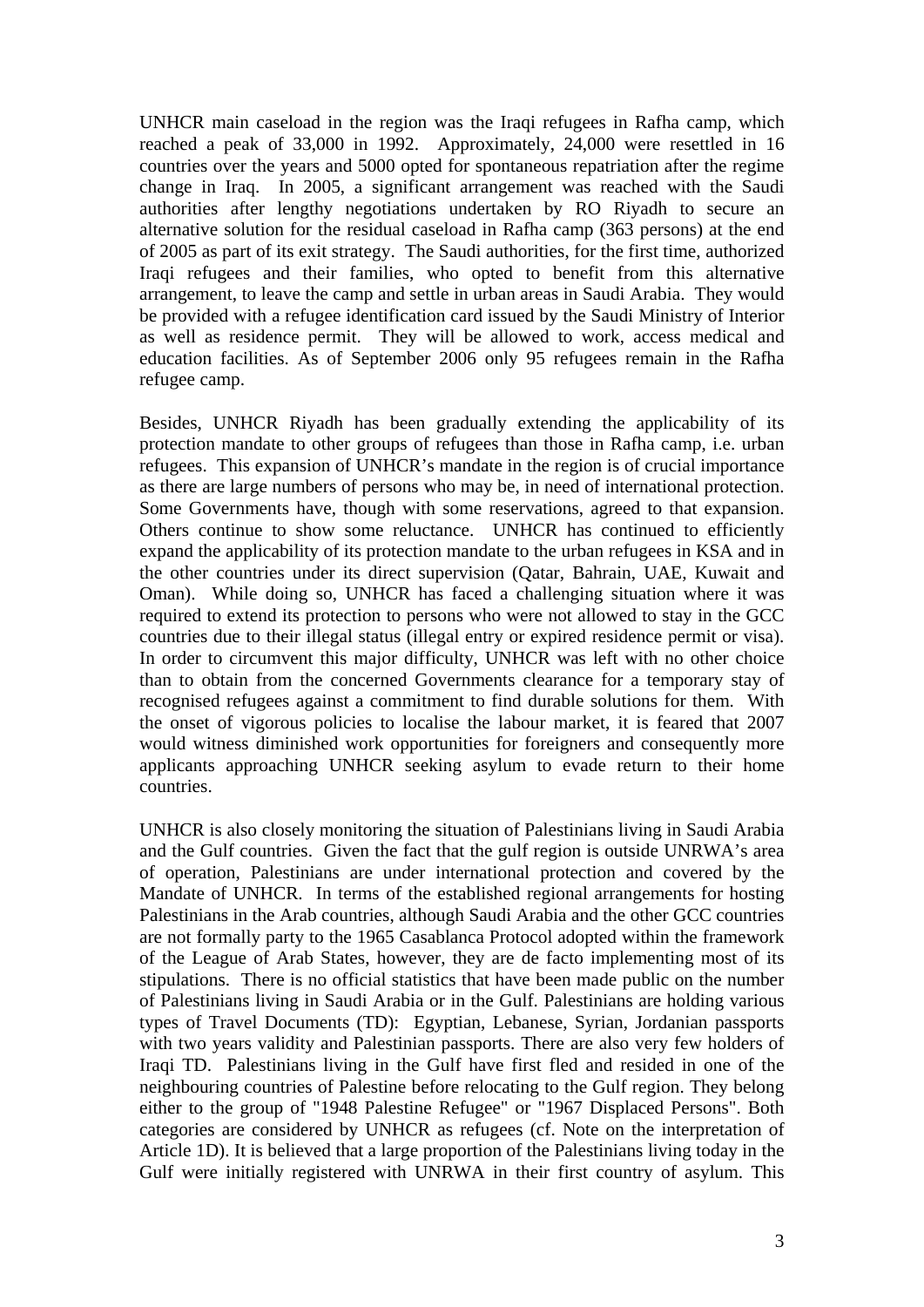registration is still valid for them and their descendants. Many Palestinian families have been living in Saudi Arabia for the third or fourth generation. In general terms, Palestinians are subject to local regulations same as any other foreigner, however, in practical terms some immigration and penal rules do not apply to Palestinians. The standard of treatment of some Palestinians has been slowly and silently moving from the status of expatriate to something else, to a new category with a more favorable treatment that still does not exist in the local legislation. The authorities do not want this change in the standard of treatment to be perceived as a gradual local integration. They emphasize their international commitment towards the rights of Palestinian refugees and the relevant resolutions of the United Nations.

The presence of millions of migrant workers has led to demographic disproportion in KSA and other Gulf countries. This has in turn, generated a deleterious effect on policies regarding asylum. The presence of refugees is being perceived as a destabilising as well as a pull factor due to the geographic proximity to hotbeds in Africa and Asia. Therefore, the strategic objective of the Regional Representation in Riyadh was to continue to encourage Gulf countries' respect to refugee law principles as well as the improvement of international protection conditions, accession to the 1951 Convention and ultimately the promulgation of domestic refugee laws. Efforts in this respect have led to an increasing understanding of international protection principles and UNHCR's mandate among Governments and NGOs. This has also been instrumental on UNHCR's ability to have access to increasing numbers of asylum-seekers and to ensure better respect of refugees basic rights.

Besides, there are Bidoons (stateless persons) mainly in Kuwait (about 113,000) and KSA (about 70,000) who live under a precarious situation emanating from lack of legal status. The statelessness is being politicised because of demographic imbalance. Nevertheless, Kuwait is considering major steps towards resolving this issue and KSA has amended in 2004 its naturalizaion legislation opening the door for the potential naturalization of a number of stateless persons (Bedoon) and expatriates. None of the Gulf countries are parties neither to the 1954 Convention relating to the Status of Stateless Persons nor to the 1961 Convention relating to the Reduction of Statelessness.

During the last few years, KSA and other GCC States have demonstrated some limited interest to channel humanitarian assistance to refugees through UNHCR taking into consideration that over 50% of the world refugees were Muslims. Meanwhile, the GCC States have provided hundreds of millions US dollars in bilateral assistance to refugees and displaced persons in Afghanistan, Chechnya, Kosovo, Iraq, Liberia, Sudan, Somalia and other parts of the world. The bilateral delivery continued to prompt UNHCR to persuade local donors (governments, NGOs and the private sector) to channel some of their assistance through multilateral channels. The Regional Representation succeeded during 2004 to attract USD 1,631,003 million in contributions and pledges despite new organisational measures imposed by local governments on NGOs, fund raising schemes and funding channelling methods.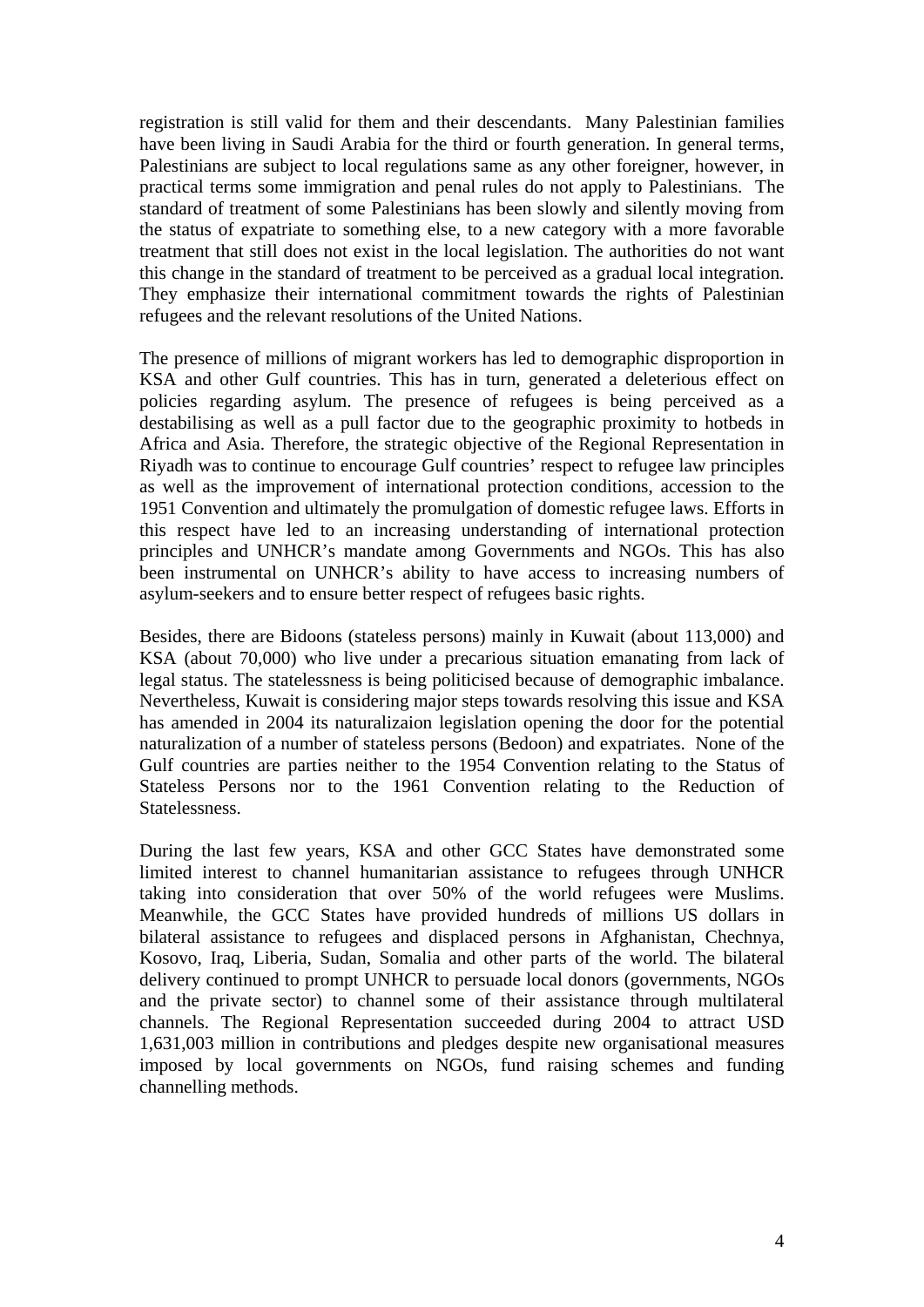#### **1. Operational goals and potential for durable solutions**

- $\triangleright$  RO Riyadh's focus will continue to be on strengthening the Gulf countries' adherence to refugee law principles and the improvement of the protection conditions and ultimately the promulgation of domestic refugee laws and the accession to the 1951 Convention. RO's efforts in this respect have led to an increasing understanding of international protection principles and UNHCR's mandate among Governments and NGOs. This will reflect on UNHCR's ability to have access to increasing numbers of asylum-seekers and to ensure better respect of refugees' basic rights.
- $\triangleright$  RO Riyadh will continue to monitor the implementation of the alternative arrangement secured to ex-Rafha Iraqi refugees by the Saudi authorities to authorize them to leave the camp and settle with their families in urban areas in Saudi Arabia. RO will also ensure the status of this category of refugees and their families, in terms of identity documentation, residence permit, access to work and other medical and education facilities.
- $\triangleright$  RO Riyadh will continue to give high priority to the residual Eritrean ex-military refugees in Gizan, who were granted temporary authorization to stay. RO Riyadh will continue to ensure their protection and non-refoulment, monitor the implementation of their care and maintenance project provided by the Saudi government, and identify resettlement countries for them, and hence expedite safe departures of accepted cases to their final destinations.
- $\triangleright$  As to urban caseload, due to the ongoing restrictive immigration rules in the region, some expatriates were asked to leave Saudi Arabia and the other Gulf States in order to pave the way to employ nationals instead. As large numbers of 7 million foreign workers hosted by Saudi Arabia and about 4 millions hosted by other Gulf Countries originate from refugee producing countries, the situation can slowly unfold with an increase in asylum applications.
- $\triangleright$  RO will continue to efficiently expand the applicability of its protection mandate to the urban refugees in KSA and in the other countries under its direct supervision (Qatar, Bahrain, UAE, Kuwait and Oman). Mobilisation of resources continued aiming at improving overall protection conditions through promotion of Refugee Law and capacity building. This has led to increased co-operation with local authorities and better understanding of UNHCR's mandate and role and at times to practical arrangements allowing the Regional office to address in a structured manner the protection needs.
- $\triangleright$  Capacity building of local counterparts in the Gulf countries and promotion of refugee law will continue to be a priority for RO Riyadh. In 2006, RO successfully conducted several refugee law trainings for Organization of Islamic Conference (OIC) staff in Jeddah; government and NGOs key officials in Doha in collaboration with the Ministry of Foreign Affairs; and for Federal government in Abu Dhabi. RO Riyadh also planned several other trainings to be conducted during 2007.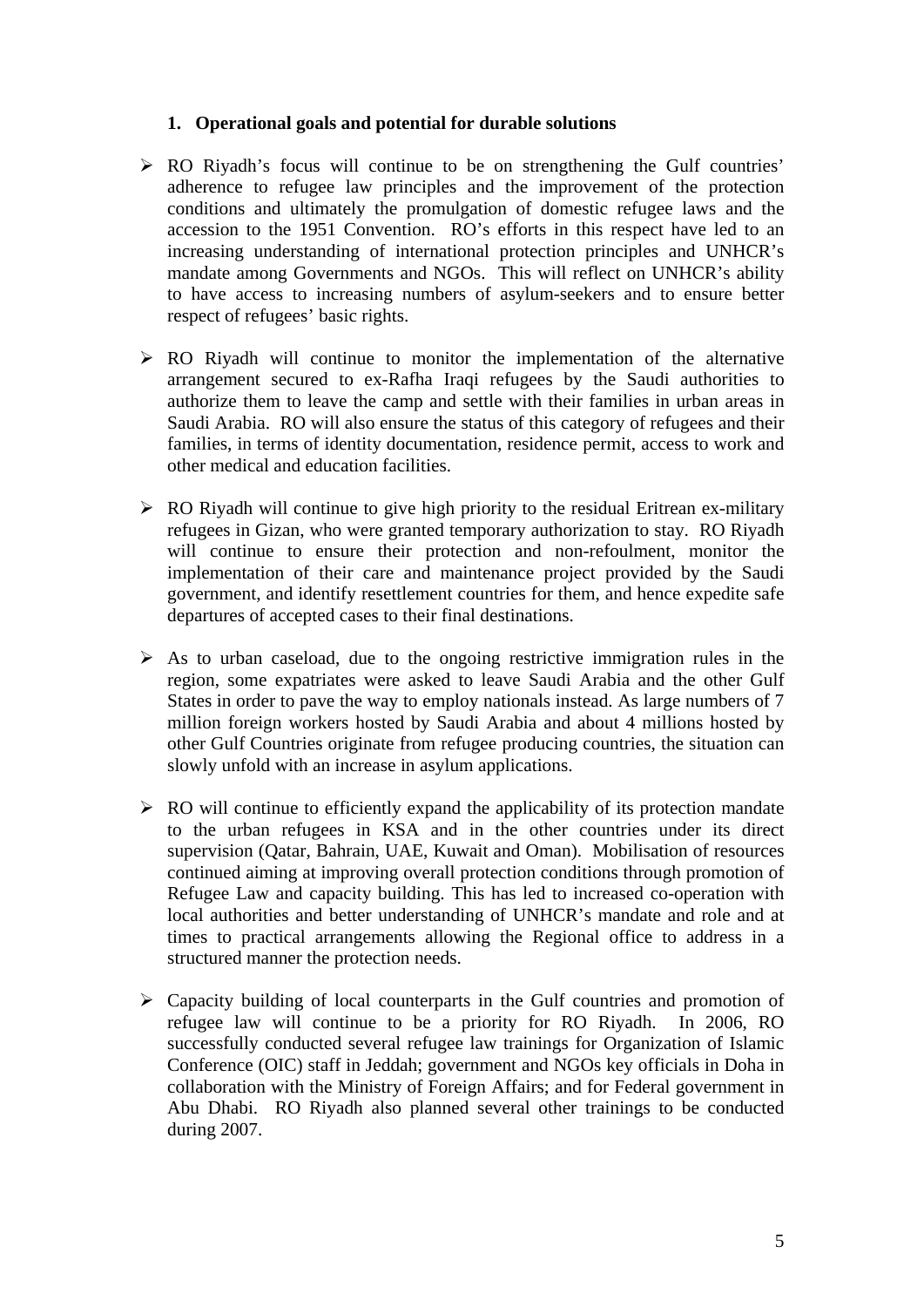- $\triangleright$  Countries in the Gulf are hosting a large Sudanese Community and as a result of the developments of the Darfur crisis in 2004, UNHCR in KSA and the Gulf countries encouraged the authorities not to forcibly return rejected Sudanese cases from Darfur to their country of origin. UNHCR informed, advised and counselled its counterparts on the required standard of treatment for Sudanese from Darfur in view of the tragic developments in their place of origin. UNHCR explained the rationale behind the need for a complementary form of protection for this particular group at this particular time.
- $\triangleright$  In accordance with the latest position paper on the treatment of Liberian Asylumseekers and Refugees, RO Riyadh has acquired new practice for this group by processing all new Liberian cases for RSD. Recognized refugees will enjoy full refugee status (protection, durable solution, assistance). Whereas intervention to stay any forced return for rejected cases would be requested from the government, and a complementary form of protection would be sought for them, as well as those who have already been granted temporary protection in the past, by approaching the concerned authorities.
- $\triangleright$  Somali asylum seekers, who will approach RO Riyadh and other gulf countries will be dealt with in compliance with the latest UNHCR advisory. Asylum seekers, who originate from northwest Somalia (Somaliland) are subjected to RSD, while those originating from southern and central Somalia are considered to be in need of international protection and, excepting exclusion grounds, should be granted, if not refugee status, then a complementary form of protection.
- $\triangleright$  A new group of Eritrean refugees, holders of convention travel documents (CTDs) issued by the government of Sudan, has emerged in 2005 consequent to the declaration of cessation clause for Eritreans. This group becomes ipso facto in an illegal status in Saudi Arabia upon expiry of their CTDs. RO will continue to use its good offices with the Sudanese Embassy in Riyadh on behalf of this category of Eritrean refugees, who will approach RO Riyadh seeking our intervention for renewal of their travel documents. RO Riyadh will also continue to intervene on their behalf with the Saudi authorities, if need be, to stay their deportation and to have access to social services (health care, education, etc.).
- $\triangleright$  RO Riyadh will continue in 2007 strengthening the public awareness and fund raising activities within its long-term regional strategy especially in light of the humanitarian crises in Iraq and Darfur, the continued repatriation and reintegration requirements in Afghanistan and Africa and the implementation of the repatriation and reintegration program in Southern Sudan. This has wielded interest of public opinion and decision-makers in UNHCR's mandate and activities in the region. It has also allowed RO Riyadh to continue to draw donations from government and non-government sources.

# **Part II: Comprehensive needs and partnership**

# **1. Outcomes of joint planning and management of identified gaps**

RO Riyadh organized a one day retreat during the first half of March 2006 attended by RO staff. Colleagues from FO Rafha, LO Kuwait, and LO Abu Dhabi sent their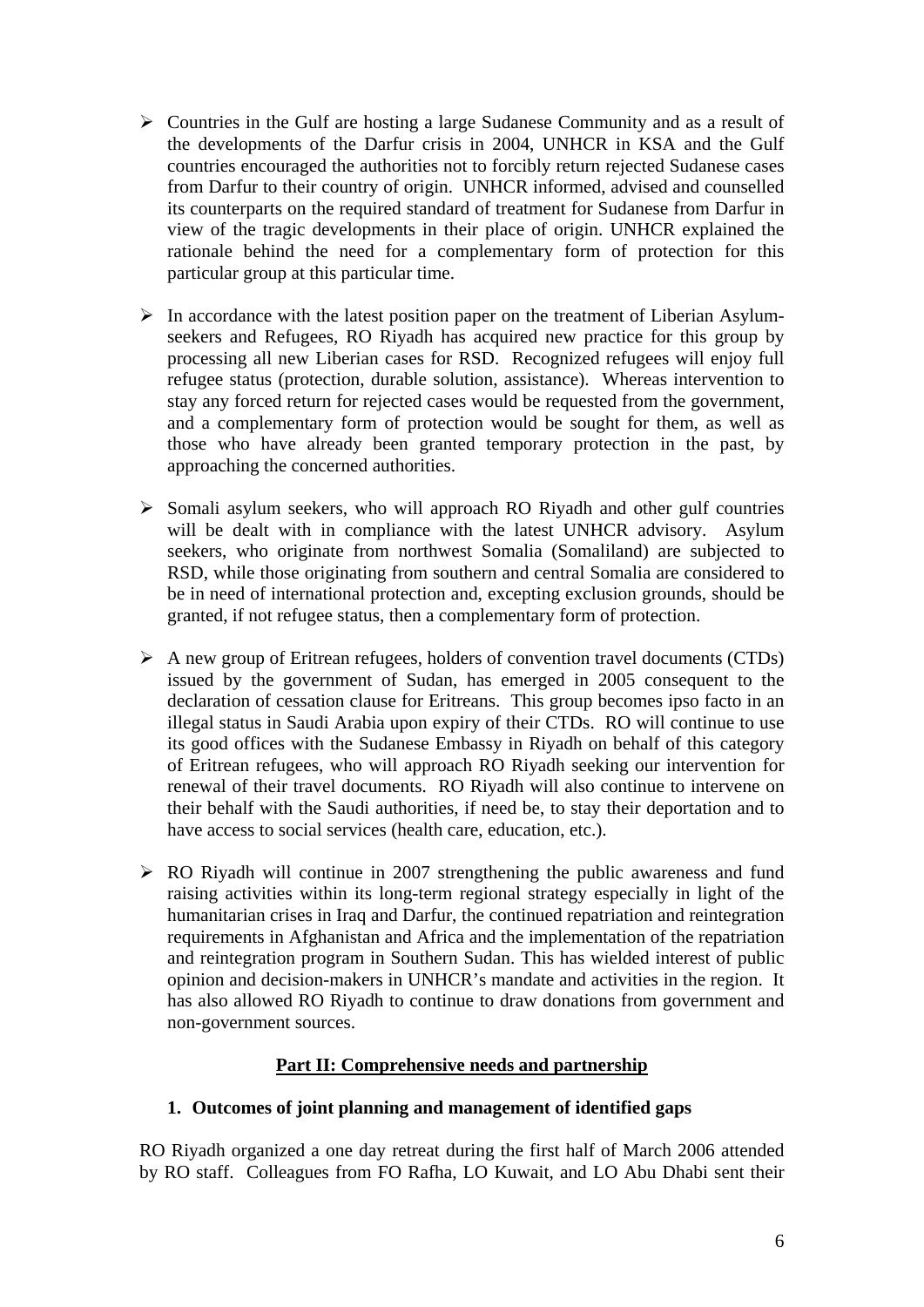written contributions in order to undertake an overall need assessment for the operations in the Gulf in 2007.

# **2. Comprehensive needs and contributions**

# **a) Contributions by the host government, refugee and/or local communities:**

It is assumed that the Saudi government will continue to cover the entire expenses of the residual Eritrean caseload in Gizan, until UNHCR would secure resettlement country/countries for them.

# **b) Financial contributions of partners:**

UNHCR will continue, whenever feasible, to refer to NGOs in the Gulf needy urban refugees for assistance. The bulk of the assistance of UNHCR's persons of concern will therefore continue to be carried on by NGOs in the region. In addition, UNHCR will, whenever possible, request local NGOs to cover basic relief items as food, household necessities and other commodities and to meet their essential medical needs. From its side, UNHCR will provide one time grant for emergency cases or will provide assistance for cases who would not have been assisted by local NGOs.

# **3. Implementation and co-operation**

Cooperation with other UN agencies operating in the Gulf region is limited due to the specificity of UNHCR mandate that is focusing on non-nationals. UNHCR is however actively involved in issues that are common to all country team UN agencies. In that respect, UNHCR is regularly participating in UN Country Team meetings and the Security Management Team (SMT). UNHCR is also sharing the cost of the security arrangement of a common compound together with UNICEF.

# **4. Multi- year strategies:**

- $\triangleright$  Protection needs of urban refugees will be addressed by ensuring Governments' commitment to basic refugee law principles, including non-refoulement and by assessing asylum claims through conducting RSD and finding durable solutions in accordance with UNHCR standards and procedures.
- $\triangleright$  Strengthening national capacities for protection and asylum including advocacy, lobbying, and technical support for developing refugee legislation and refugee status determination procedures through a gradual incremental process.
- $\triangleright$  Improving the legal and social conditions of refugees and asylum seekers through empowerment, protection partnerships and limited assistance.
- $\triangleright$  Additional efforts will be exerted to increase governmental financial contributions, involvement in multilateral assistance from NGOs and development funds and raise funds from the private sector.
- $\triangleright$  Increase political support of UNHCR role and activities by strengthening partnerships and cooperation networks with governments, NGOs, media, academia, advocacy groups and the civic societies at large.